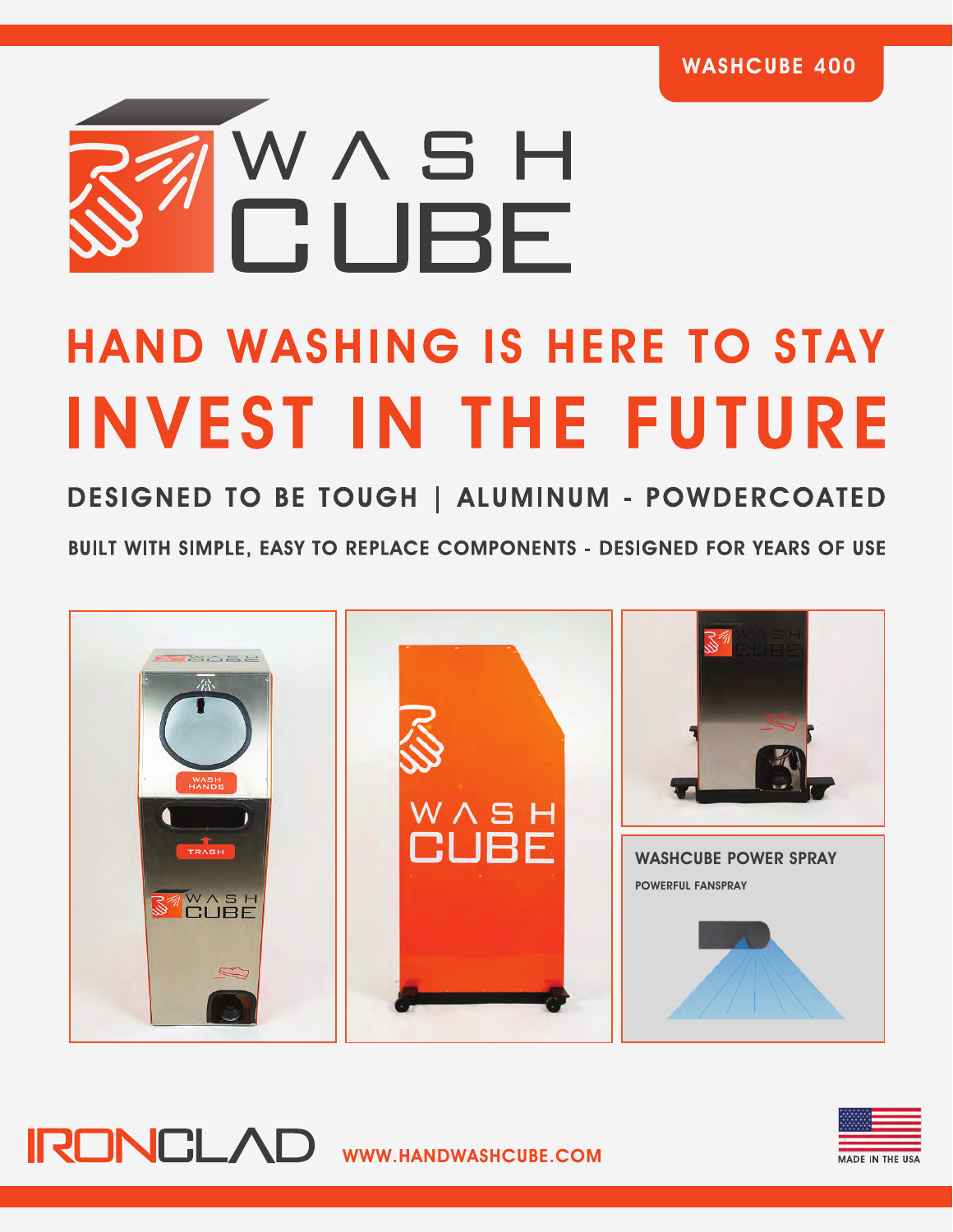- HIGH QUALITY ALUMINUM WITH A POWDERCOATED FINISH
- **COMPLETELY SELF CONTAINED**
- DESIGNED FOR EASY CLEANING AND WASHING
- 4 GALLONS OF FRESH WATER CAPACITY
- 4 GALLONS OF GRAY WATER CAPACITY
- EASY TO FILL & EMPTY NO TOOLS REQUIRED
- POWERFUL 'FLAT SPRAY' NOZZLE
- FOR SOAP & TOWEL DISPENSERS OPTIONAL
- WHEEL PLATFORM OPTION FOR EASY MOVING OPTIONAL
- CUSTOM BRANDING AVAILABLE OPTIONAL
- TRASH BIN INCLUDED EASY EMPTY [ 4 GALLONS ]
- SHIPS FAST WORLDWIDE



DIMENSIONS: APPROX. EMPTY WEIGHT: 60lbs | WIDTH: 14.75" X 23" | HEIGHT: 49" SOAP & TOWEL DISPENSERS CAN BE MOUNTED TO EITHER SIDE | COMPONENTS SOLD SEPARATELY

#### ASK ABOUT THE WASHCUBE 400H - THAT CONNECTS TO ANY STANDARD GARDEN HOSE

### IDEAL FOR:

ANY LOCATION WHERE RUNNING WATER, ELECTRICITY & A WATER-DRAW IS NOT AVAILABLE

SAVE TIME! AVOID LONG WALKS TO RESTROOM FACILITIES

#### CLIENTS:





**IRONCLAD** WWW.HANDWASHCUBE.COM